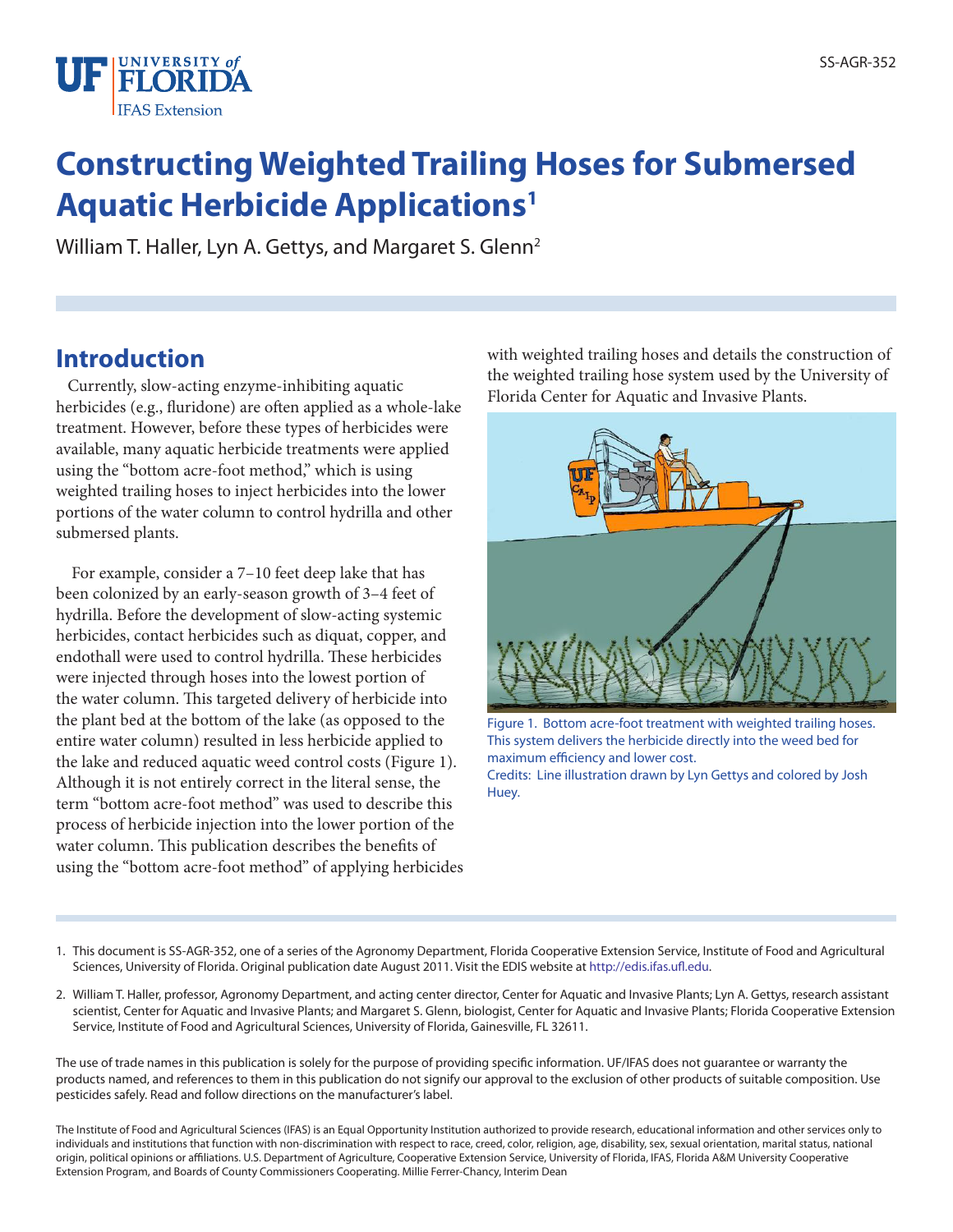## **Advantages of Using the Bottom Acre-Foot Treatment**

 The main goal of the bottom acre-foot treatment is to position the herbicide where the weeds are growing. In other words, why treat the upper half of the water column when the weeds are only present in the lower half? This philosophy explains why granular versions of several products have been developed — to facilitate the placement of herbicides directly into targeted beds of weeds. The use of weighted hoses also allows contact herbicides to be placed below the thermocline, which is the area that separates the warm upper and cool lower "layers" of the water. Temperatures above the thermocline can get extremely warm, especially on hot, still, summer days, and herbicides applied on or just below the surface of the water don't mix with the cooler water below the thermocline. As a result, surface-applied herbicides only come into contact with the upper 1–2 feet of topped-out hydrilla and don't reach the lower portions of weeds. This allows regrowth to occur quickly from roots and crowns that have not been exposed to herbicides. Using weighted hoses allows applicators to ensure that contact herbicides are delivered to the lower portions of weeds below the thermocline; this system may be slightly more time-consuming than regular surface application, but provides much better, longer-term control of weeds.

 If weeds are distributed throughout the water column for example, if 8-feet tall weeds are present in 10-feet deep water — most contact herbicides (such as diquat at 370 ppb or endothall at 3 ppm) should be applied uniformly throughout the water column. Weighted hoses can readily



Figure 2. Whole water column treatment with trailing weighted hoses of various lengths. This figure shows herbicide discharging from the ends of the hoses, but it is actually released approximately 18 inches above the ends of the hoses (see text).

Credits: Line illustration drawn by Lyn Gettys and colored by Josh Huey.

be used for uniform application of herbicides or other substances throughout the entire water column of the lake to be treated (Figure 2). The research plots used by the Center for Aquatic and Invasive Plants (CAIP) to test experimental aquatic herbicides are typically 8–10 feet deep ponds. We employ three hoses (one each of 4, 8, and 12 feet in length) attached to a single boom that is the same width as the boat (8 feet) to avoid damage to diving boards and docks.

## **The Construction of a Weighted Trailing Hose System**

 At the Center for Aquatic and Invasive Plants, we use a standard Hypro pump with a 100-gallon tank set to pump about 5 gallons per minute (GPM). Pumps with greater output (e.g., 10–15 GPM) can be used as well, but require a much larger "nozzle hole" than the one shown in Figure 3. The inlet to the 1-inch galvanized manifold (or boom) is shown in Figure 4. We use 1-inch galvanized steel because it is much stronger than smaller diameter pipes; strength is important because the manifold should remain intact if a trailing hose becomes snagged on a stump or the hose becomes tangled in weeds. The 1-inch boom is reduced to ½ inch at each hose (Figure 5). The hydraulic hose connector is a key component and must be used, but note there is no hose clamp or metal connection where the hose attaches to the brass connector (the yellow band is simply a washer). The hose and brass connector (sold as Parker Push Lok 250 psi, 5/8") is designed so that the hose locks into the connector without any clamps; once locked, the hose will not come off. All hydraulic shops should have this or a similar product in stock and may be willing to insert the connectors. The spring shown in Figure 5 serves as a



Figure 3. The nozzle for herbicide discharge can be drilled to any appropriate size. Note that the leading edges of the fitting are ground down to minimize snagging on submersed weeds. Credits: Photo by Greg Reynolds.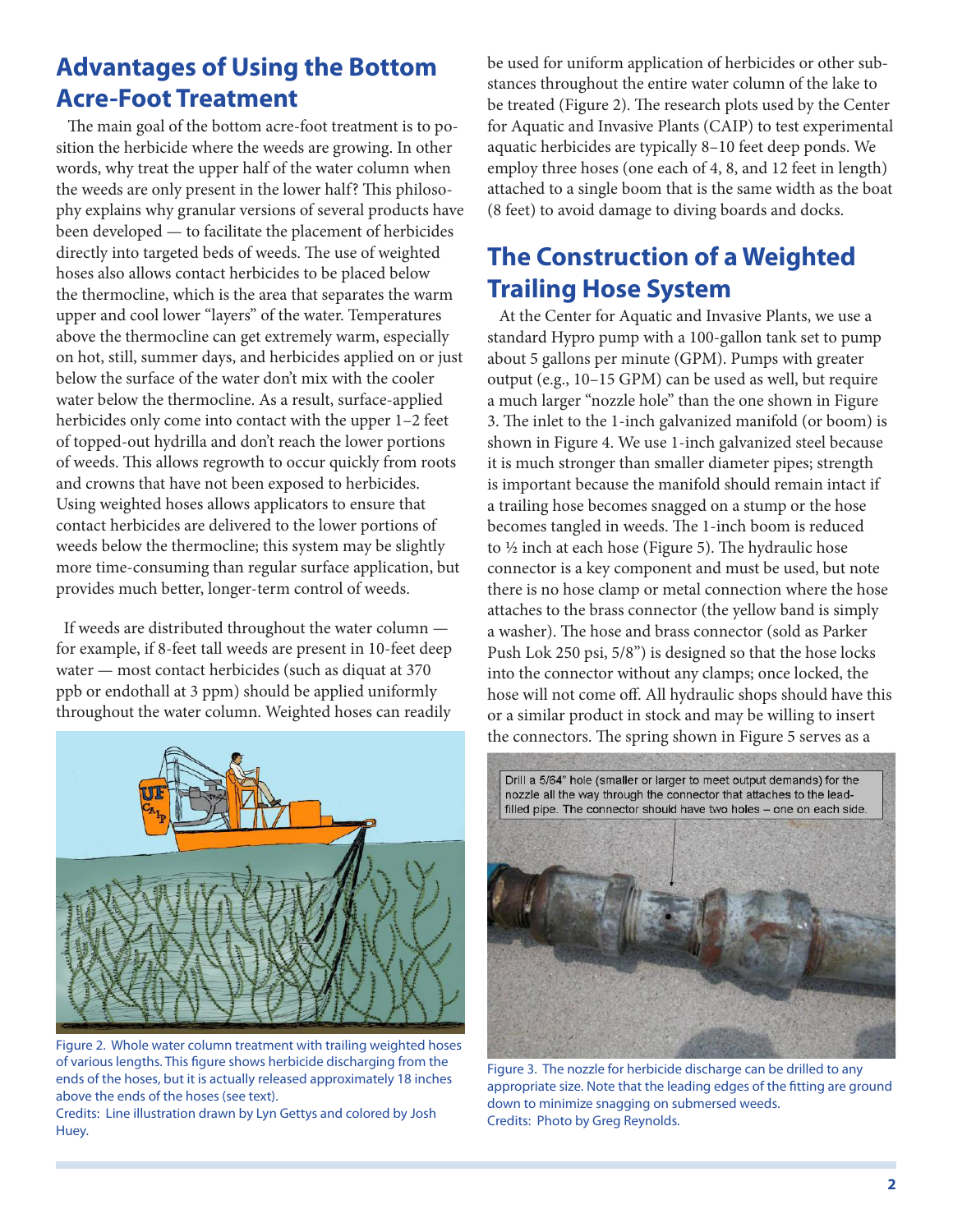hose protector coil and prevents the hose from rubbing on the bow. The loose lower end of the hose is connected to a lead-filled weighted ¾" pipe as shown in Figure 6. It is important to ensure that there are no ridges or hose clamps in this area, as rough surfaces or imperfections increase the likelihood of a hose becoming snagged in weeds. It is also good practice to grind the edges and burrs from the brass connector, the female connector, and the enlarging connector to prevent hydrilla and other weeds from getting caught on the weighted hose.



Figure 4. Inlet setup from the spray tank to the boom. Credits: Photo by Greg Reynolds.



Figure 5. One-inch galvanized boom reduced to ½" for attachment of the 5/8" trailing hoses. Trailing hoses can be any length, and we use two sets for our 3-hose setup. We use three 12 foot hoses to cover the bottom acre-foot and one each of 4, 8, and 12 foot hoses to treat the total water column. To treat water that is 12–16 feet deep, use hoses that are 20–24 feet in length.

Credits: Photo by Greg Reynolds.



Figure 6. Trailing hose attached to the ¾" drilled nozzle and followed by 2 feet of ¾" lead-filled pipe. Credits: Photo by Greg Reynolds.



Figure 7. Lead-filled pipe at the end of the trailing hose. The depth of the lead-filled pipe will depend on the water depth and hose length and is greatly influenced by speed and weed density. Credits: Photo by Greg Reynolds.

 The weighted end of the hose is shown in Figure 7. The ¾" pipe is 2 feet long and filled with lead. Molten lead is dangerous to handle, so have a local plumbing shop fill these pipes with molten lead. We have found that a 2-foot-long, ¾" pipe is about right for our treatments based on boat speed and the weeds we treat; a ½" pipe is not heavy enough and 3-foot-long pieces of pipe are unwieldy. A lower cap may not be necessary if the lead remains in the pipe; if a cap is necessary, be sure to ground the edges off to prevent snagging weeds. Figure 3 shows the ground edges of the pipe fittings and the nozzle hole where the herbicide is discharged into the water. Herbicide will be discharged into the sediment if the hole is on the bottom of the lead-filled pipe, but the goal of this setup is to apply